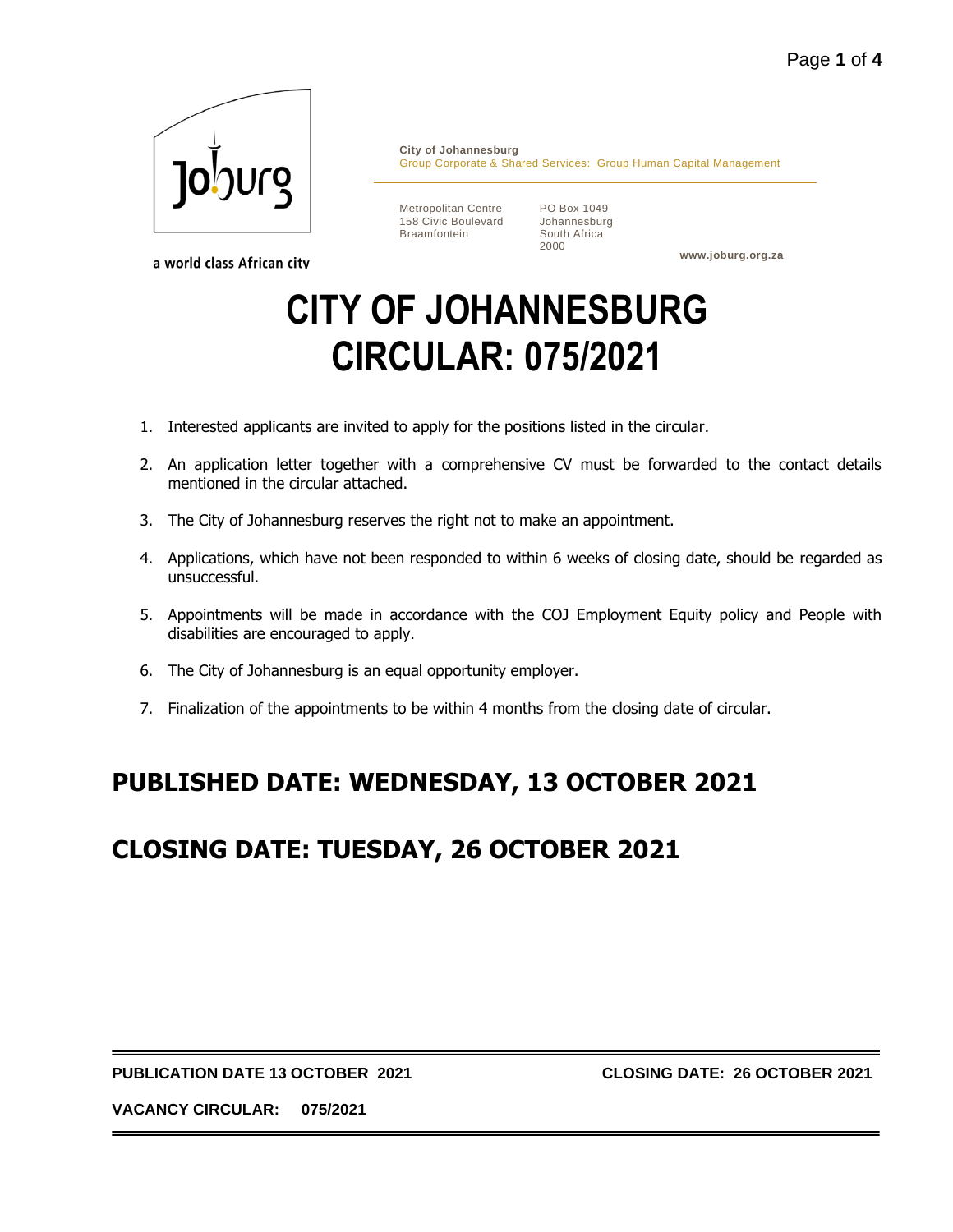# **PERMANENT POSITIONS**

### **This Vacancy is open to External Applicants AND Employees of the City of Johannesburg**

**1. Department:** Transport **Branch: Transport Transformation Designation**: **Director: Transport Transformation Salary Range:** R64 464.10 pm (basic salary excluding benefits)

#### **Appointment Requirements:**

- Bachelor 's degree in Transport Economics or associated discipline (NQF level 7).
- A minimum of ten (10) years relevant experience of which five (5) years must have been at senior management level in a public transport environment.
- Knowledge of public transport legislation including but not limited to the NLTA, policies and procedures.

**Primary Function**: Manages the key performance areas and result indicators associated with Transport Transformation (including green transport and conversions) and Public transport operations (including short, long distance and across boarder operations) within the Transport Department of the City of Johannesburg, through the strategic leadership and management of all transport transformation, services and public transport operations processes and tasks to accomplish immediate, short, medium and long term service delivery objectives of the Transport Department with the operational and performance criteria determined by Council and as informed by the legislation, policies, regulations, IDP and the city's short, medium and long term goals and objectives.

**Key Performance Areas** Ensure that appropriate legislation, policy, regulations, and procedures are followed and complied with in decision making processes relating to Transport transformation unit's functions, mandate, duties, and responsibilities. Ensure that appropriate strategies, plans, and procedures are developed, approved, and communicated to the relevant stakeholders and implemented so that the Transport Department's, transport transformation objectives in line with the city's strategic goals and objectives are met. Direct and controls outcomes associated with utilization, productivity, and performance of personnel within the Transport transformation directorate/unit. Preparation of Transport transformation directorate/unit's budget, timeous submissions, and expenditure management.

**Leading Competencies:** Excellent Leadership skills; Ability to perform under pressure and adhere to unrealistic deadlines; ability to think strategically, effective and excellent decision making, and provide sound problem-solving skills and leadership; Knowledge of other business processes feeding into and those dependent on the skills development processes; successful experience in the areas of public transport, local government finance, procurement and transport transformation; statistical, analytical and computer related experience; Excellent ability to listen, consult and involves his/her staff and other key stakeholders in decision making.

**Core Competencies:** Understanding of transport legislation, policies, and procedure; Sound approach to transport transformational matters and processes; understanding of transport economics and public operations; Understanding of the of the City's broader transport strategy, aims and objectives and delivery agenda.

#### **PUBLICATION DATE 13 OCTOBER 2021 CLOSING DATE: 26 OCTOBER 2021**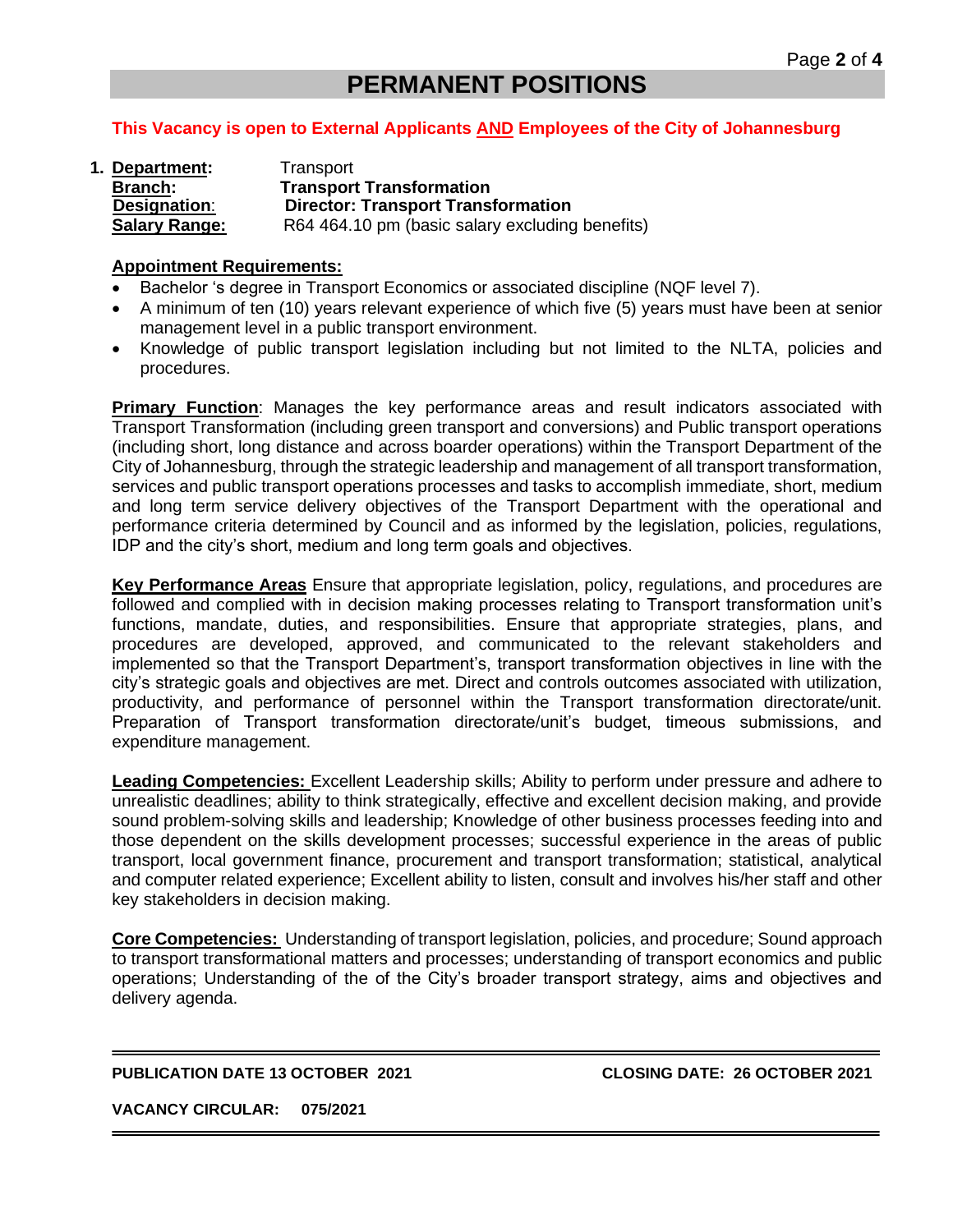#### Page **3** of **4** *This is an employment equity targeted position and preference will be given to African Males, White Males, African Females, White Females and including people with disabilities.*

**Contact Person**: Humphrey Mphahlele **Tel No:** (011) 021 8710 **Workplace:** Old Mutual Building, 75 Helen Joseph Street, Johannesburg

All applications will be through the website using this link:

[https://share.hsforms.com/1VOZk29DYQLuJfzPUHvJ1\\_w469tl](https://share.hsforms.com/1VOZk29DYQLuJfzPUHvJ1_w469tl)

Or visit [www.joburg.org.za](http://www.joburg.org.za/) and click on Vacancies

**PUBLICATION DATE 13 OCTOBER 2021 CLOSING DATE: 26 OCTOBER 2021**